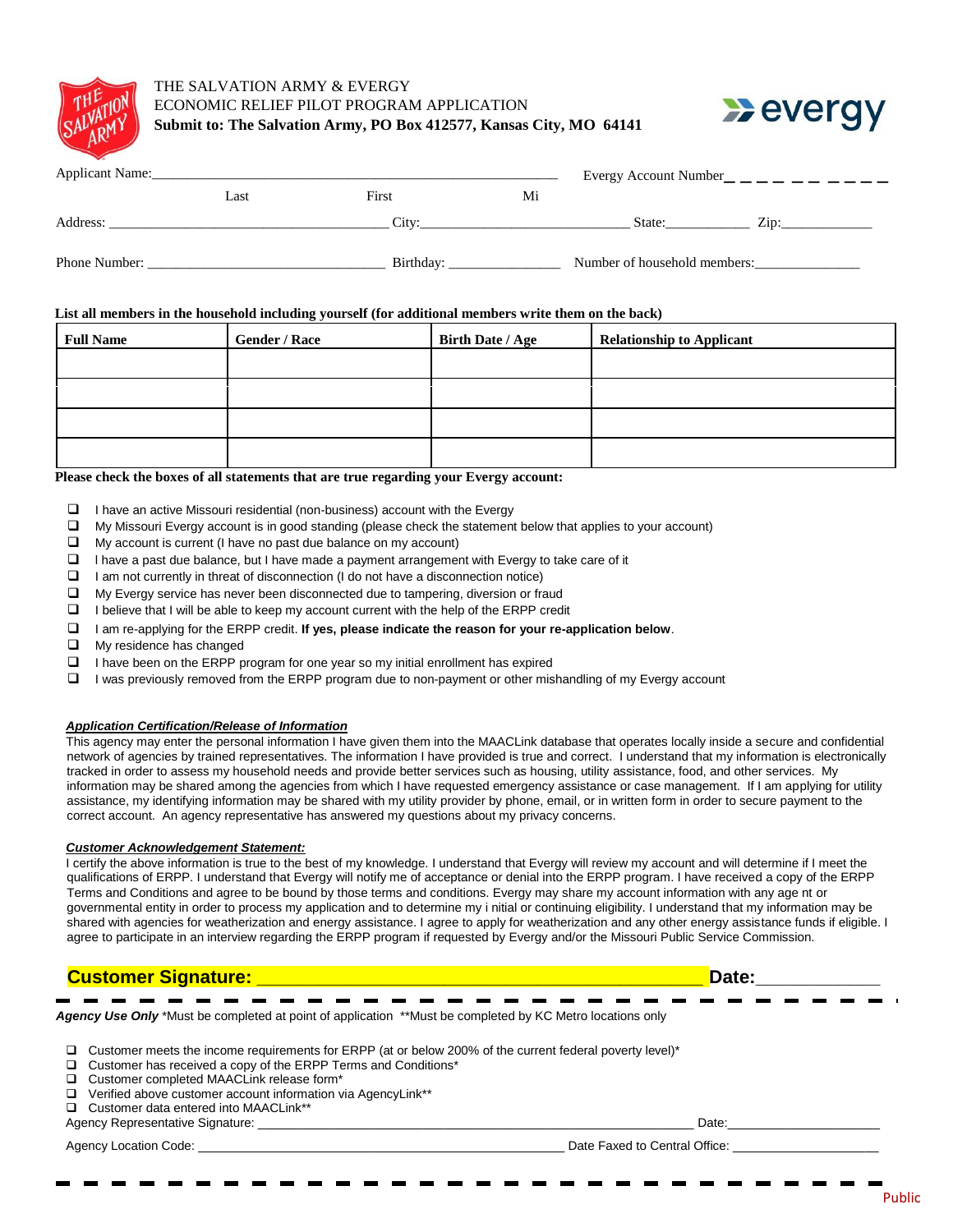## **Evergy Economic Relief Pilot Program <b>HOW TO**

## **APPLY AND WHAT TO SEND WITH YOUR APPLICATION**

Fill out application completely and initial all boxes which apply to you.

Those applying in person must present the following: **These documents are required for enrollment in the program.** 

- Copy of last bill (*all balances must be paid or a payment arrangement must be in place*)
- **Proof of all income in the household**
- **Copy of state issued photo ID**
- Applicant must be a residential (non-business) customer of Evergy seeking assistance for their home in Missouri and present an active Evergy bill.
- Evergy account must be in good standing with an active meter at the residence.
	- o No past due balance or
	- o All past due balances are being addressed through a payment arrangement
- Qualifying applicant's gross household income may not exceed 200% of federal poverty guidelines (see below)
- Applications are available at The Salvation Army offices in Missouri. Please visit The Salvation Army office closest to you and apply. If there is not a Salvation Army office in the area, you can call **The Salvation Army Evergy Economic Relief Program Hotline** at **(816) 756- 5392***,* **Ext. 1** and an application will be mailed to you. Fill out the application, sign and date at the bottom and attach a copy of the required documentation. A copy of all required documentation must be returned with the application. Evergy will notify each applicant of the status of their application by mail to the home address provided on the application.
- $\boxtimes$  Incomplete applications with unanswered questions will be denied.
- Applications must be accompanied with a Release of Information form. All applicants must receive a copy of the ERPP Terms and Conditions.
- Sign and date the application. This is required in order to process your application.
- Provide proof of each person in the household. If you have applied previously for the program and were denied, you must re-submit all proof again with each application.
- Provide proof of income for every person living in your home. This can be done by providing last month's wage pay stubs, grant letters, assistance award letters, and/or social security award letters, etc. If you are receiving public assistance, you must claim this information and amount of benefit. If you receive child support, please provide the amount received.
- Disconnect notices and accounts with an outstanding amount on the bill will not qualify for this program.
- If successful applicant defaults on the monthly bill during a 12 month period, they will be dropped from this program and will not be able to reapply at any time in the future. o Do continue to pay your energy bill in full during the application process.

#### **CHECKLIST:**

- I have answered all questions and provided all documents required for application (including a **photo ID** for applicant).
- I have **signed and dated** the Application/Release of Information and the Customer Acknowledgment Statement.
- I have included my **Evergy bill** (no disconnect notice or past due payments on my bill).
- I have included income documentation showing **proof of income** for all members of household.
- □ If you have no income mark here.  $\Box$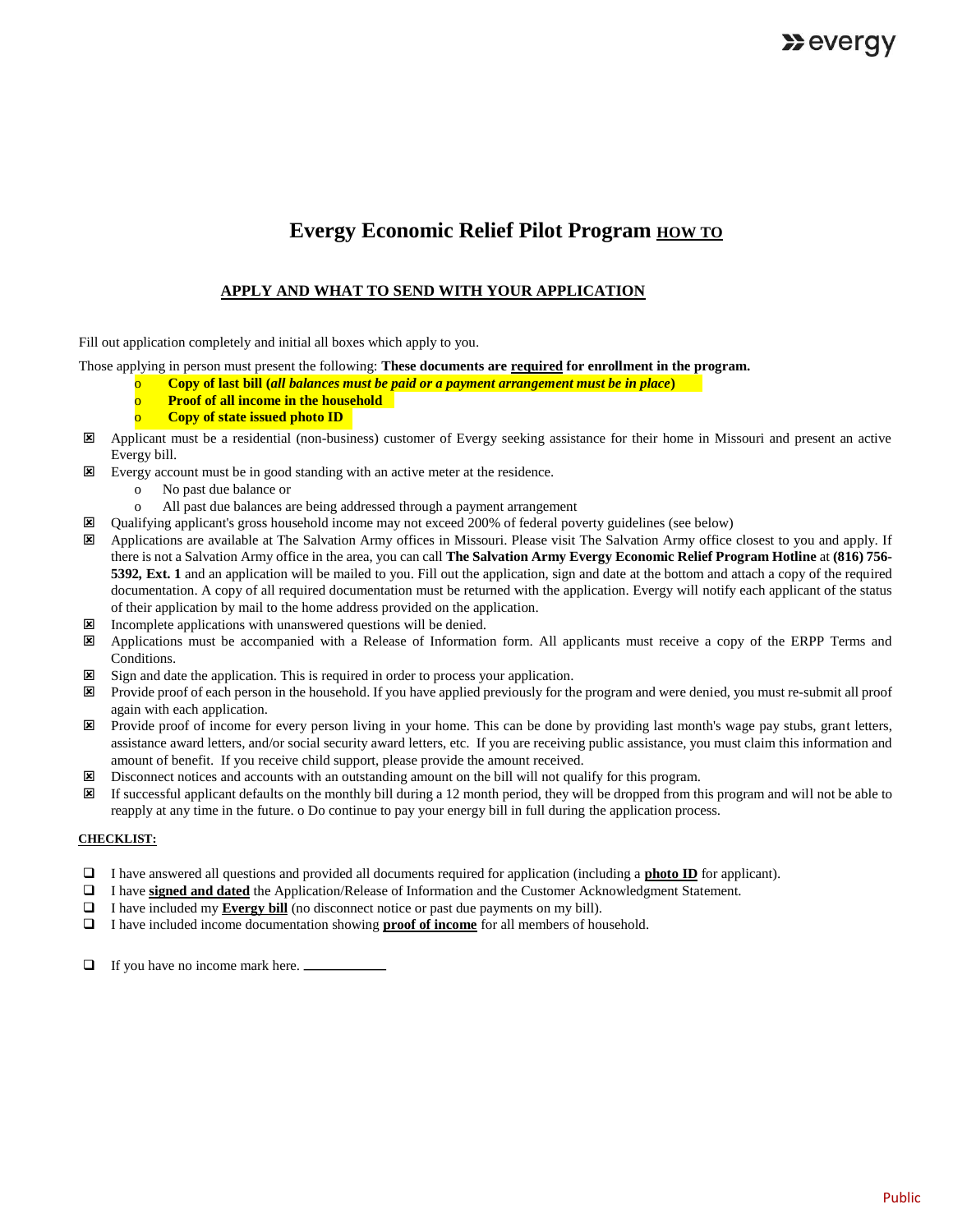| <b>SIZE OF FAMILY</b>                            | <b>ANNUAL INCOME</b> | <b>MONTHLY INCOME</b> |
|--------------------------------------------------|----------------------|-----------------------|
|                                                  | \$27,180             | \$2,265               |
| $\overline{2}$                                   | \$36,620             | \$3,052               |
| 3                                                | \$46,060             | \$3,838               |
| $\overline{4}$                                   | \$55,500             | \$4,625               |
| 5                                                | \$64,940             | \$5,412               |
| 6                                                | \$74,380             | \$6,198               |
| 7                                                | \$83,820             | \$6,985               |
| 8                                                | \$93,260             | \$7,772               |
| For each additional family<br>member; please add | \$9,440              | \$787                 |

**200% of Federal Poverty Guidelines – January 2022**

#### **Economic Relief Pilot Program Terms and Conditions**

#### **1) Program Summary**

Evergy created the Economic Relief Pilot Program ("ERPP") to help relieve some of the financial hardship experienced by some of its residential customers. Customers enrolled in the program will receive a monthly credit of up to \$65 for up to twelve consecutive months. ERPP is designed to meet the needs of customers who, with help of the credit, will be able to keep their accounts in good standing. ERPP is a pilot program.

#### **2) Customer Qualifications**

In order to participate in the ERPP, a customer must complete the ERPP application and submit it to The Salvation Army, which is assisting Evergy in the application process for this pilot program. The customer must also meet the following qualifications:

- The customer must have an open residential account with an active meter in the Missouri portion of the Evergy service territory. Evergy customers in the state of Kansas are not eligible for the ERPP. The person applying for the credit must be listed in Evergy records as a person financially responsible for the account.
- Account must be in good standing. o Account must be current (no past due balance) or have an active pay arrangement including a schedule to pay all past due balance.
	- o Note: The ERPP enrollment will not be processed unless a customer meets all eligibility requirements and there is a spot open in the program. Therefore, an anticipated credit cannot be used as a part of a grant, payment arrangement or payment to put an account in good standing. The account must be in good standing before enrollment in the program can be considered.
- Customer must be at or below 200% of the federal poverty level at time of application. Verification of income will be completed by The Salvation Army according to its income verification guidelines and processes.
- Customer must have no history of tampering, fraud or diversion.
- Customer must not have been previously removed from the program due to mishandling of his Evergy account (nonpayment, tampering, diversion, fraud).
- Customer agrees to participate in an interview regarding program participation *if* requested by Evergy and/or the Missouri Public Service Commission.

#### **3) Number of Program Participants**

The number of participants is controlled by tariff. In addition to the above customer qualifications, there must be a spot open in the program in order for a customer to enroll. Applications received by Evergy when there are no spots available will be denied and the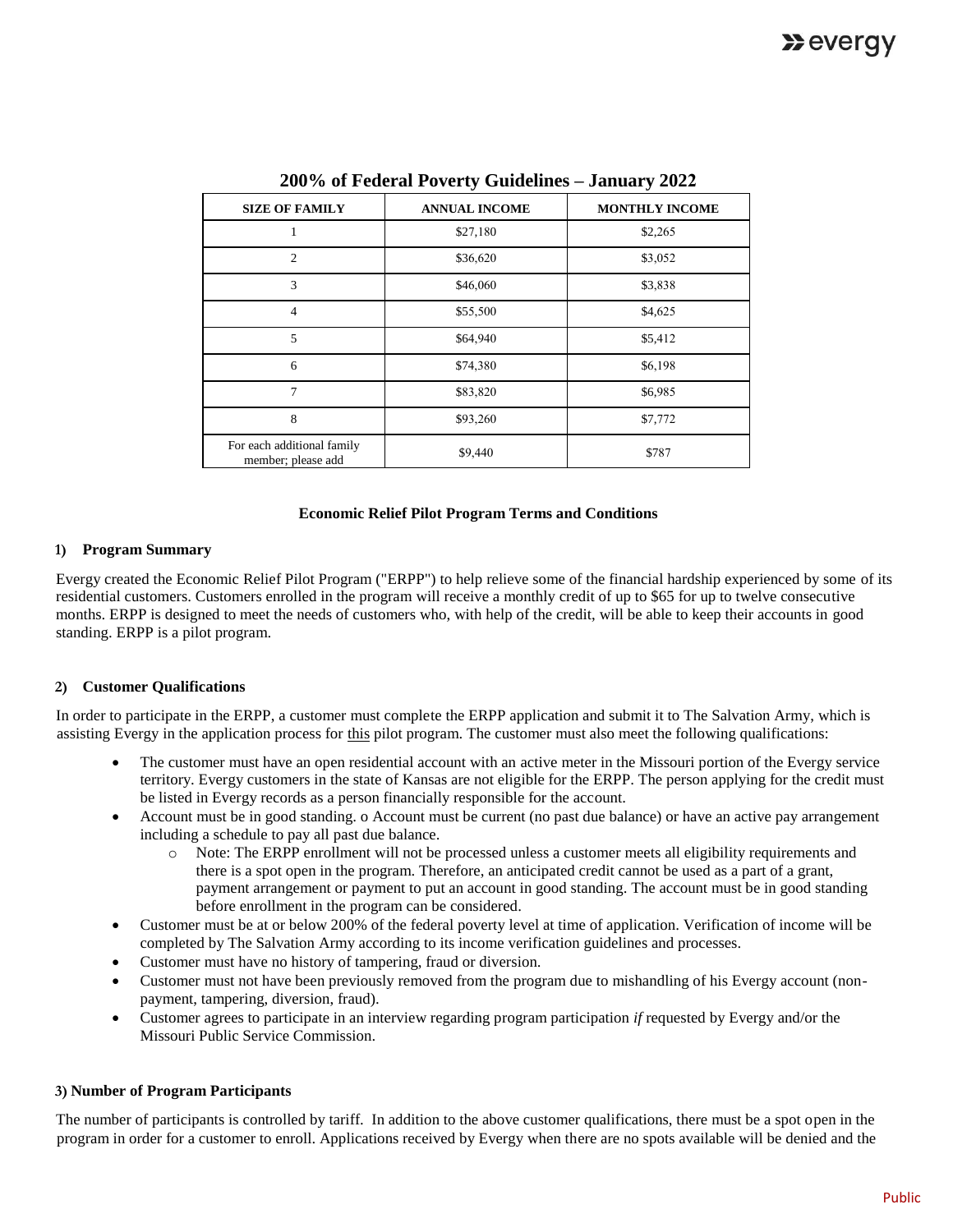# $\sum$  evergy

customer will be notified of the denial via letter. Evergy will not maintain a waiting list for the program. If a customer is denied because the program is full, the customer may periodically check with The Salvation Army to inquire about availability and re-apply when appropriate.

## **4) Evergy Account Review and Customer Notification**

Evergy will process all applications submitted by The Salvation Army (The Salvation Army may pre -determine that customer is ineligible for the program. In that case, Evergy will not receive the application and will not notify the customer). Evergy will review customer account information including, but not limited to: current account and meter status, balance on account, history of tampering or diversion and previous enrollments and removals from the program. If the account meets the program qualifications and there are spots open in the program, Evergy will enroll the customer in the program. The customer will be notified via a bill message and credit appearing on the monthly Evergy bill. **If approved, the credit may take up to two months to appear on the customer's bill. The customer must continue to pay his/her Evergy bill in full each month. The customer may not subtract an anticipated credit amount from the bill.**

If the account does not meet program qualifications Evergy will notify the customer via a letter sent to the customer's address.

## **5) Credit Calculation**

The approved amount of the monthly credit will be calculated by figuring the premises' average monthly bill over the previous 12 month period at the time Evergy processes the application. The credit will be equal to the amount of the average monthly bill rounded up to the nearest whole dollar with a maximum credit of \$65. For example, an average monthly bill of \$38.22 would receive a credit of \$39.00.

## **6) Termination of Enrollment**

Once enrolled, the customer will remain in the program unless one or more of the following situations occur:

- The customer receives twelve consecutive credits at the same address. The customer will be removed from the program after the twelfth consecutive credit is applied. If the customer wishes to re-enroll in the program and the program is still available, he or she must re-apply. The application will be treated the same as all other new applications. No preference will be given to customers who are re-applying.
- The ERPP funds are exhausted. In this case, a customer may not receive twelve consecutive credits.
- The customer changes residences. If the customer changes residences he or she will remain in the program at the approved residence until the final bill is calculated. The credit will be applied to the final bill. o If the customer wishes to participate in the program at the new residence and that residence is served by Evergy, he or she must re-apply for the program. The application will then go through the enrollment process. If the customer meets the program requirements and there is a spot available in the program, he or she will be reenrolled for a new twelve month period.
- The customer submits a written request to Evergy asking that his enrollment be terminated.
- The pilot program period ends. Evergy reserves the right to terminate the program at any time for any reason.
- The customer's service is disconnected for non-pay, fraud, tampering or diversion. If terminated for any of these reasons, the customer is not eligible to re-enroll in the program.

## **7) Account Credit**

The ERPP credit is based on a monthly average of the electric bill at the customer's residence over a 12 -month period. As such, the ERPP credit may generate a credit balance on the customer's account in certain months. In such cases, the credit balance will be applied to the next month's bill. In no event will an ERPP credit be converted to cash or refunded in any monetary form to the customer.